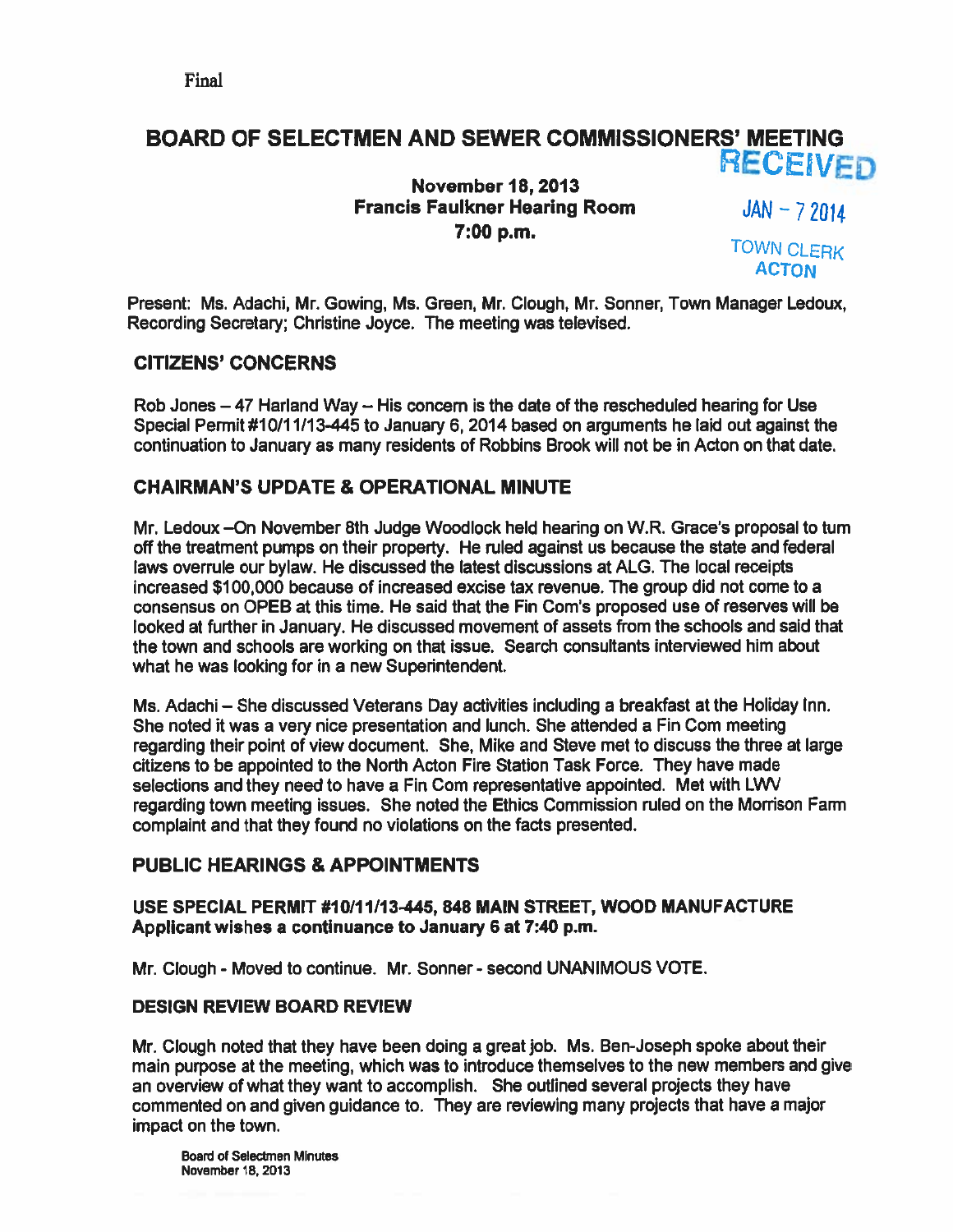Mr. Honn spoke about Roche Bros. and the work on the facade and that it did not come to them because it was not required..

Mr. Sonner thanked them for their work and said it has made an impact on the town. He asked if there is anything that would help them to be <sup>a</sup> more effective committee. They would like to be able to review projects as soon as possible before the developer has not paid for things.

Ms. Adachi noted the Post Office Crossing project and said that the 40B developer was thrilled with the help from the DRB.

Ms. Green thanked them for their work.

#### RED WHITE AND BREW MARKET, NEW FULL LIQUOR LICENSE AS A PACKAGE STORE 578 Massachusetts Ave.

Mr. Sonner noted that there was positive feedback from town staff on the license application,

Mr. Gowing asked about signs they have in violation of the sign by-law. The applicants said they would work with the zoning enforcement officer to come into compliance.

Mr. Clough asked some questions about the layout of the store. The applicants said they are still working out the logistics but that the product lines they currently have will still stay and they plan to add top shelf liquors.

Ms. Adachi asked about their hopes to have ethnic foods. The applicants said that they originally wanted to have Italian and Greek foods but can't do much without sewers in West Acton.

Mr. Gowing — Moved to Approve. Mr. Sonner - second - UNANIMOUSE VOTE

### SELECTMEN'S BUSINESS

#### APPROVAL OF SELECTMEN'S 2014 LICENSES AND PERMITS

Alcoholic Beverage as Common Victualler — Mr. Clough- Move to Approve — Mr. Gowing second

Retail Package Store Full Liquor - Move to Approve - Ms. Green- Mr. Clough - second

Retail Beer and Wine — Move to Approve — Mr. Sonner — Ms. Green -second

Common Victualler Beer and Wine - Mr. Gowing - Moved to approve - Mr. Clough - second

Carry in Liquor - Mr. Gowing  $-$  Moved to approve  $-$  Mr. Clough - second

Class II Used Car License — Mr. Clough — Moved to approve. Mr. Sonner -second

Class I New Car Licenses — Mr. Sonner — Moved to approve — Mr. Gowing -second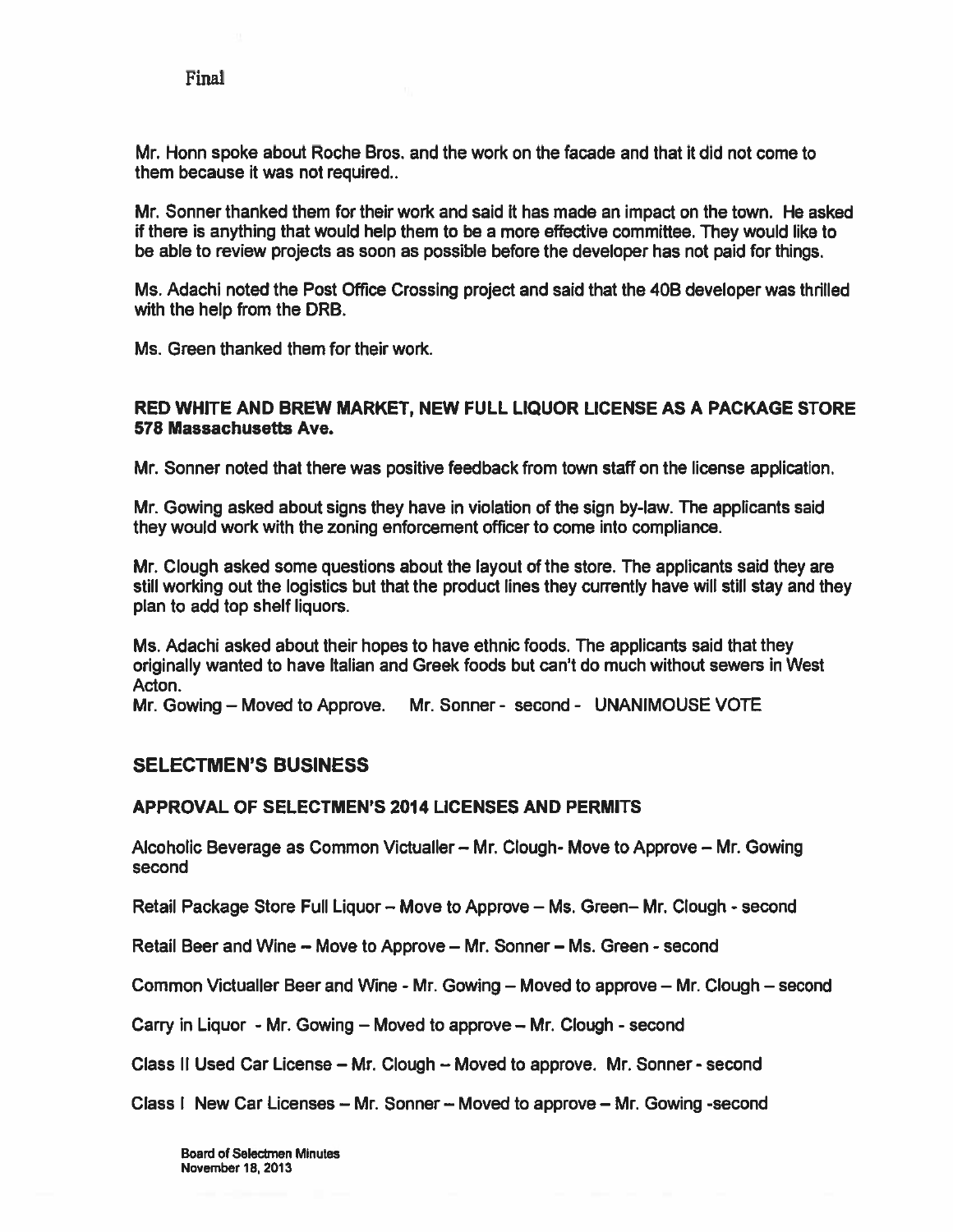Entertainment Licenses Mr. Clough - Move to Approve - Mr. Gowing - second

Bowling Alley – Mr. Gowing – Moved to Approve – Ms. Green - second

24 Hour Permit  $-$  Mr. Sonner  $-$  Moved to approve  $-$  Mr. Gowing  $-$  second

Automatic Amusement – Mr. Gowing – Moved to approve. Mr. Clough - second

Taxi Cab – Mr. Clough – Moved to approve – Mr. Gowing - second

Taxi Driver – Mr. Gowing – Moved to approve – Mr. Sonner - second

License to Tell Fortune — Mr. Gowing - Moved to approve —Ms. Green- second

Common Victualler- Mr. Sonner — Moved to approve — Mr. Gowing — second

### FEE WAIVER REQUEST, AMERICAN CANCER SOCIETY'S RELAY FOR LIVE EVENT

Mr. Clough - Move to Approve. Mr. Sonner - second - UNANIMOUSE VOTE

### POST OFFICE CROSSING, 6 POST OFFICE SQUARE LIP

The Chair asked to pass over to allow the ACHC to fully review it prior to the Board's review and comments.

### KNOX TRAIL UPDATE DISCUSSION

Ms. Adachi reported on the issues regarding the potential use of Knox Trail. Concord wants to purchase the lot for bus parking and repairs, but has said that they would not use it for <sup>a</sup> re fueling station. Concord has been looking into outsourcing their busses but that was voted down at <sup>a</sup> previous town meeting, however they will go in that direction if they don't ge<sup>t</sup> the vote for purchase at their upcoming town meeting. We've heard many concerns from the Acton Water District about the proposal and the implications of doing maintenance on the site. Concord has said that their DPW representative believes the water flows away from the wells on that site and therefore won't cause problems.

Mr. Ledoux noted that the Concord Highway also will be storing their vehicles on the site.

Mr. Sonner said that WLMAC met last week and said that certain sites in Concord had been ruled out, sometimes because for concerns about the impact to the water. They said that they would be okay with storing the busses at Knox Trail but not with any maintenance work there. He also noted that Concord gets <sup>a</sup> side benefit of access to the W.R. Grace site if they purchase this property. WLMAC is recommending that the Acton Water District send <sup>a</sup> letter to Acton Board of Selectmen requesting that we go forward to ask the Concord Board of Selectmen for storage only on the site. Mr. Sonner also recommended in the future that we review our zoning in relation to the protection of our water. Mr. Sonner asked if we should wait to make comments after our meeting on the first of December as Concord's Town meeting will be on December 4th.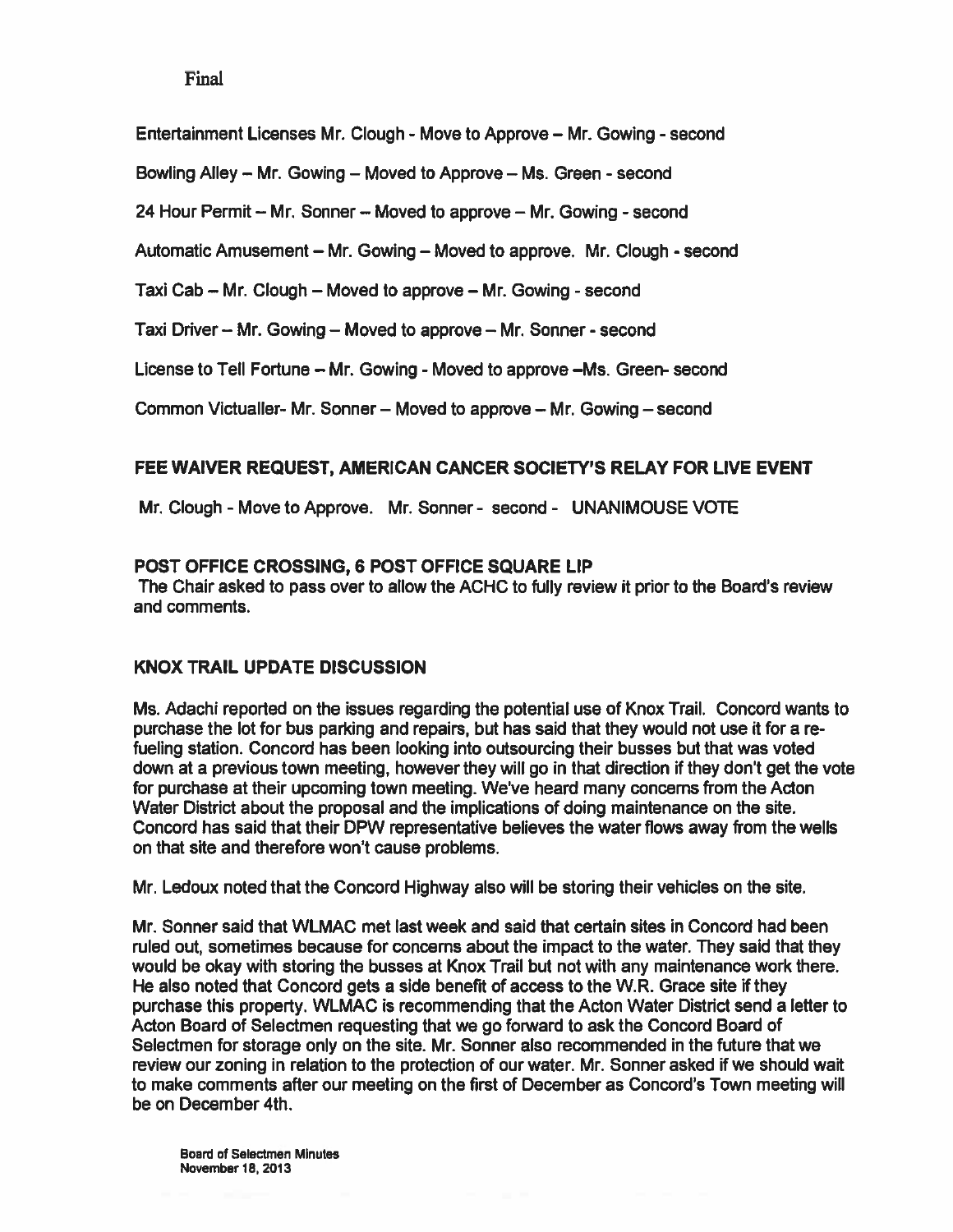Mr. Clough asked if they have to come before us for <sup>a</sup> special permit. Mr. Ledoux said they have to for anything other than residential development on the property but that if we refused <sup>a</sup> permit, they could fight it under the Dover amendment.

Mr. Sowing noted that the impetus for this discussion came from <sup>a</sup> citizen. He also asked if the Acton Water District would have any authority to preven<sup>t</sup> the use under state law. Mr. Ledoux said he did not think so.

Ms. Green felt that we needed to send <sup>a</sup> letter that this is not <sup>a</sup> "Rubber Stamp" in Acton. Ms. Adachi felt we could prepare <sup>a</sup> letter to Concord well before their Town Meeting on the 4th.

Mr. Clough said that, from an economic development perspective, this use could make ft harder to develop other properties in that area.

Mr. Clough – Moved that we direct the Town Manager and Chair to write a letter to Concord expressing our concerns about the proposed use of this property for the storage of buses and associate uses. Ms. Green second. UNANIMOIUS VOTE

### SELECTMEN'S REPORTS

Mr. Sonner — SATSAC thought they had more time to address the panels <sup>p</sup>lanned for the new South Acton Commuter Rail station. MBTA is looking for us to pull things together quickly. The Long Range Planning for Memorial Library continues to meet.

Mr. Clough – Kelley's Corner selection committee\ have interviewed three applicants and have selected <sup>a</sup> finalist to forward to the Town Manager. The Open Space Committee would like to BOS to suppor<sup>t</sup> their recommended number for the set aside. CPA funds will receive <sup>a</sup> 53 percen<sup>t</sup> match from the state this year. DRB discussed 100 Discovery Way. The Planning Board has been discussing various sign permits.

Ms. Adachi — spoke about Cultural Council programs and funding. ACHC is meeting tonight to discuss their proposal for the Morrison Farm house. They are also looking at the possibility of having to amend their home rule petition submitted to the legislature to take out the section on the auditor review process, The Water District is meeting tonight. She attended the WRAC meeting on Tuesday and they met with <sup>a</sup> consultant earlier in the month to discuss <sup>a</sup> revised bylaw for storm water management. The Town Moderator will begin to use bright cards to be visible for counted votes instead of standing votes at town meeting. She also spoke with the consultants about the Superintendant Search and emphasized that the new Supt. needs to work well with the Town Manager. The Diversity Group met and came up with <sup>a</sup> list of possible projects to work on.

Mr. Gowing — MPO — The Massachusetts Department of Transportation will be closing the Callahan Tunnel to traffic for nearly three months - from December 27 through mid- March (and night closures through August afterwards) —while the 52-year old tunnel beneath Boston Harbor undergoes <sup>a</sup> complete rehabilitation.

HDC — <sup>I</sup> was unable to make the MDC meeting as it conflicted with another meeting.

CAB — the Cable Advisory Board discussed <sup>a</sup> recent equipment failure that took the selectmen's meeting off the air. Comcast, who is responsible for the equipment according to our contract, is looking into altemative equipment as what we have is no longer supported.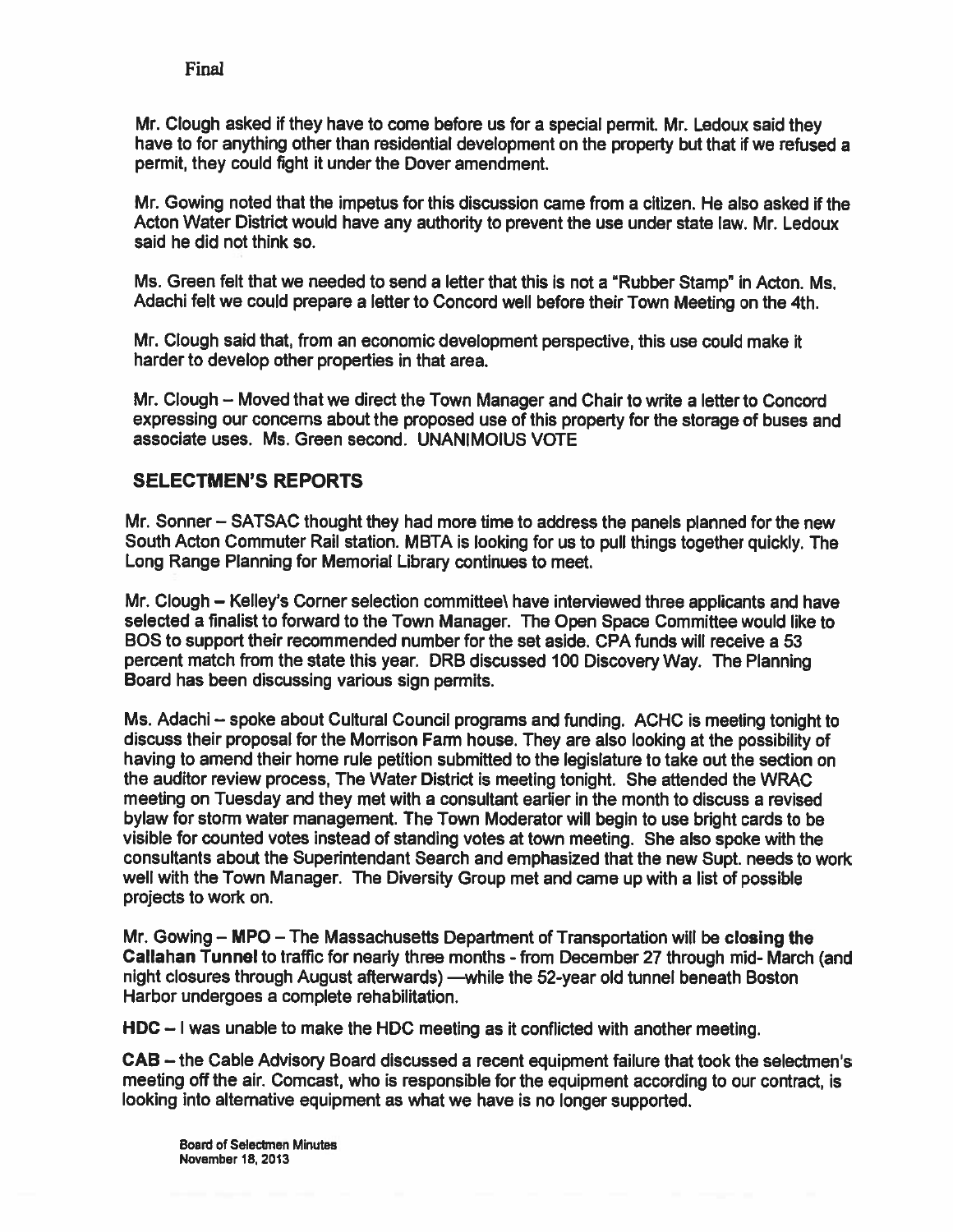MFC — the MFC debated and finally agreed on the final submission to the CPC. A copy was forwarded to the BOS. Their submission will include the third portion of the Boardwalk. They will be asking for a little over \$400,000 for the project. They also reported on Acton Housing Authorities walk through result.

MAGIC - Mark Draisen, MAPC Executive Director, visited to discuss some of the global MA PC goals and how they affect the MAGIC sub—region. He talked about the latest zoning reform legislation (the new CLURPA). The various towns in the region gave an update, the following are the highlights; Bedford — has the highest level of homeless housing in the state. They have no input to this as it is negotiated between the states and housing contractors directly. Boxborough — they are considering 25 to 30 affordable units on town owned land (not age restricted). Lexington — after rigorous discussion at <sup>a</sup> special town meeting decided not to install <sup>a</sup> digester at the landfill. They bought the Scottish Mason building and are looking to convert it into <sup>a</sup> community center. They are looking for <sup>a</sup> building inspector, Liftleton — <sup>a</sup> special town meeting voted to roll free cash into the CPA fund. They filed <sup>a</sup> home rule petition on subsidized housing (similar to Norton and North Andover). Their position is: community should be able to count them as long as building permits exist. Housing production plan currently can't be counted if the project stalls. Wants to build recreation into the housing plan. Stow — held <sup>a</sup> special town meeting regarding medical marijuana cultivation plan. Sudbury recently voted \$57,000 to be used on the BFRT design phase.

Veterans Day — on Veterans Day, the high school sponsored and served <sup>a</sup> breakfast at the Holiday Inn in Boxborough inviting all of the veterans in town. About 200 (and guests) showed up and had <sup>a</sup> wonderful time. The servicemen ranged from World War II to Afghanistan. This was followed by the flag ceremony on the common with periodic musket fire from the Minutemen.

RTAC — the Regional Transportation Advisory Council met to discuss the upcoming year and the timelines that we have to submit position papers to the MPO on various transportation projects. A new slate of speakers was set (including Sec. Davies in February) on <sup>a</sup> variety of transportation related topics.

Ms. Green— Reported on the search for new Superintendent. She attended the forum for community members, and while there wasn't <sup>a</sup> large turn out, there were lots of comment of what we would like to see in the new Superintendent. The school committees voted in their 2014/2015 calendar after much discussion. They will observe both Good Friday and Rosh Hashanah next year. They also discussed the budget in very general terms. She attended the Veteran's day activities/breakfast and said it was <sup>a</sup> grea<sup>t</sup> event. The Historical Commission met with members of SATSAC to discuss the content for the proposed panels for the new commuter rail station. The Recreation Commission met and appointed Joe Will as the new CPC liaison. They also discussed progress on the Goward playground installation. The equipment should be installed by the end of the month. She also participated in <sup>a</sup> video on how to run for office produced by the League of Women Voters. Look for that on ActonTV in the near future.

### CONSENT

Mr. Gowing - Moved to approve the Consent Items - Mr. Sonner - second. UNANIMOUS VOTE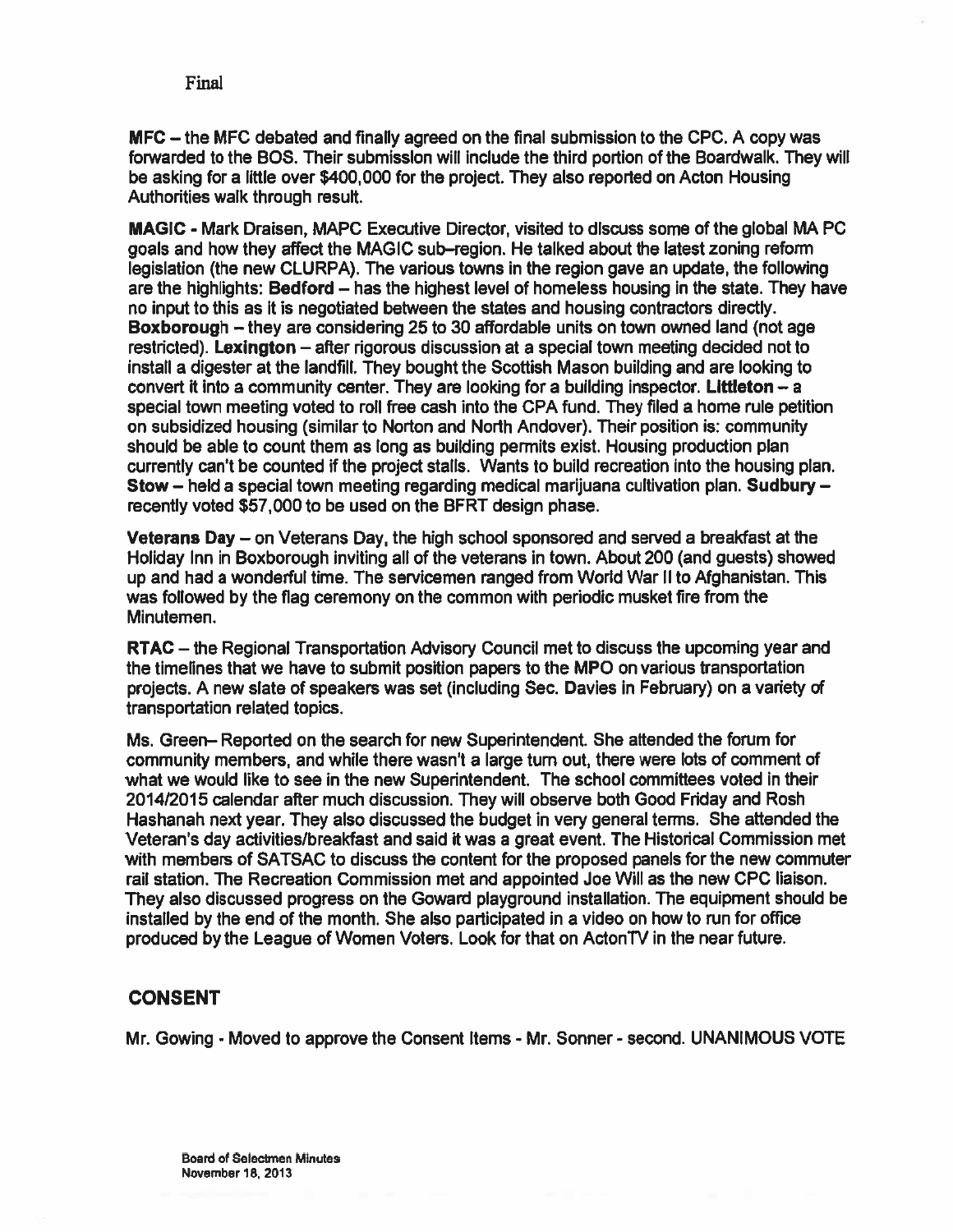$CMN$ Christine Jo⁄rce Recording Secty

 $K - 9.42$ i 16 | 14 **Date**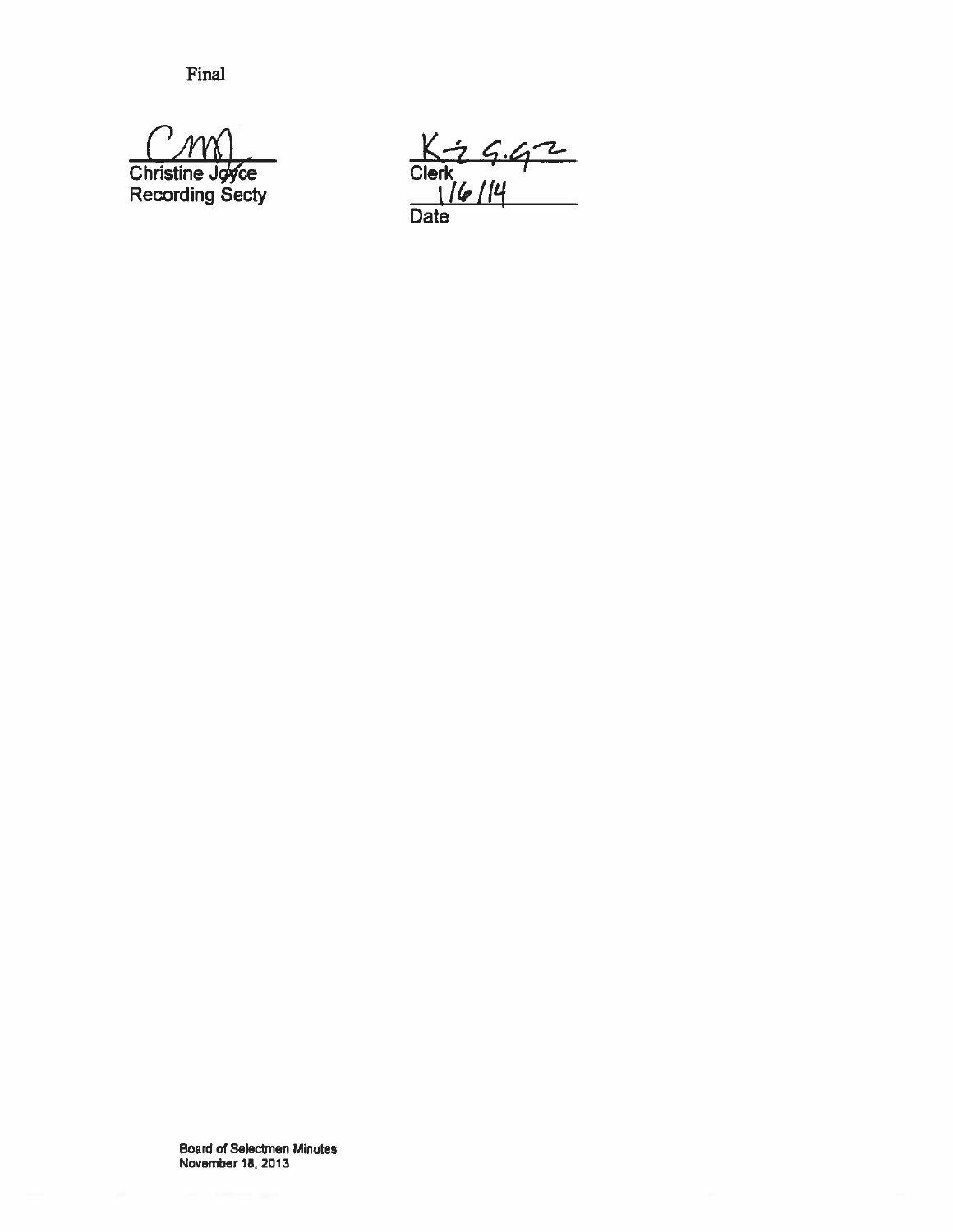## BOARD OF SELECTMEN & SEWER COMMISSIONERS' MEETING AGENDA

 $7$ I $\sigma$ 

Francis Faulkner Hearing Room NOVEMBER 18, 2013 7:00 P.M.

- I. CITIZENS' CONCERNS
- II. PUBLIC HEARINGS AND APPOINTMENTS
	- 1. 7:05 CHAIRMAN'S UPDATEIOPERATIONAL MINUTE The Chairman will briefly update the Board. The Town Manager will provide <sup>a</sup> brief report.
	- 2. 7:10 USE SPECIAL PERMIT #10111113-445, 848 MAIN STREET—FIRE WOOD MANUFACTURE

Applicant wishes <sup>a</sup> continuation to 7:40 on January 6, 2014

- 3. 7:35 DESIGN REVIEW BOARD OVERVIEW See enclosed materials
- 4. 7:55 RED WHITE AND BREW MARKET, NEW FULL LIQUOR LICENSE AS A PACKAGE STORE, 578 MASS AVE.

See enclosed materials

### SELECTMEN'S BUSINESS

- 5. APPROVAL OF SELECTMEN ISSUED PERMITS AND LICENSES FOR 2014 See enclosed materials
- 6. FEE WAIVER REQUEST— AMERICAN CANCER SOCIETY'S RELAY FOR LIFE EVENT See enclosed materials
- 7. POST OFFICE CROSSING, 6 POST OFFICE SQUARE LOCAL INITIATIVE PROJECT, DRAFT SUPPORT LETTER TO ZONING BOARD OF APPEALS See enclosed materials
- 8. KNOX TRAIL UPDATE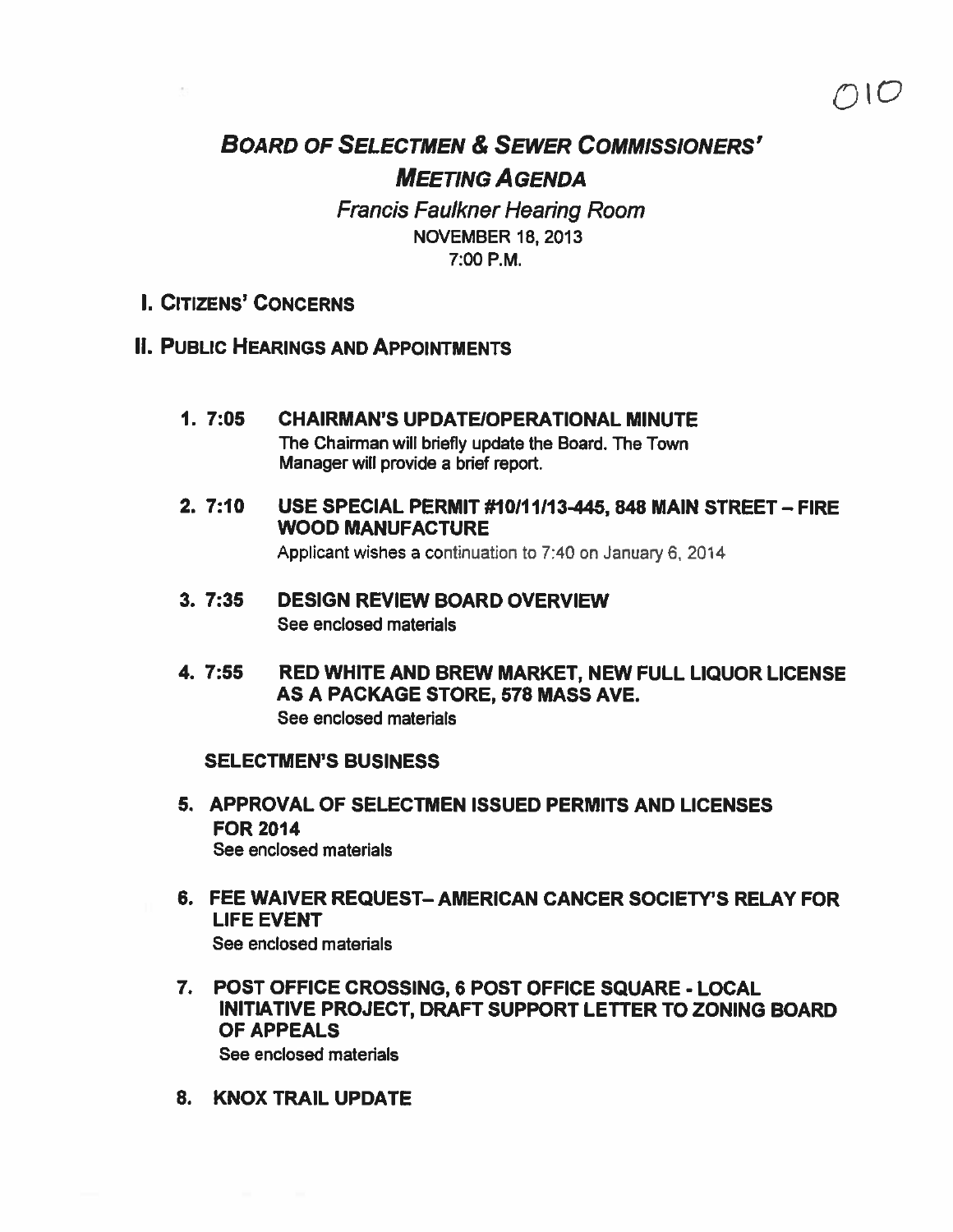### SELECTMEN'S REPORTS

### III. CONSENT AGENDA

- 9. ACCEPT MINUTES, BOARD OF SELECTMEN, OCTOBER 21, 2013 See enclosed materials
- 10. DISPOSAL OF OBSOLETE MATERIALS, MEMORIAL LIBRARY See enclosed materials
- 11. COMMITTEE DISCLOSURES OF APPEARANCE OF CONFLICT OF INTEREST, ACTON BOXBOROUGH CULTURAL COUNCIL- MGL c. 268A 23(B)(3) See enclosed materials
- 12. DISCLOSURE OF APPEARANCE OF CONFLICT OF INTEREST, WATER RESOURCES ADVISORY COMMITTEE, ASSOCIATE MEMBER, ROB BUKOWSKI, MGL c. 268A 23(B)(3) See enclosed materials
- 13. COMMITtEE APPOINTMENT STEPHAN BARAN, FULL MEMBER OF THE COMMISSION ON DISABILITY, TERM TO EXPIRE 6130115
- 14. ACCEPT GIFT, PLANNING BOARD Please find <sup>a</sup> gift of \$2,000.00 from the Robbins Brook Housing Element to be used for affordable housing within the Town See enclosed materials

### EXECUTIVE SESSION

### ADDITIONAL INFORMATION

See enclosed correspondence that is strictly informational and requires no Board action

### FUTURE AGENDAS

To facilitate scheduling for interested parties, the following items are scheduled for discussion on future agendas. This is not <sup>a</sup> complete agenda

| <b>DECEMBER 2</b> |
|-------------------|
|-------------------|

#### DECEMBER 16

Town Wide Survey Results Presentation Panara Site Plan continuation from 9/9/13 Acton Memorial Library Long Range Plan Vote to Close Annual Town Meeting Warrant<br>Annual Tax Classification Hearing View Vote Town Manager to Present Budget Annual Tax Classification Hearing

Green Acton Zero Waste presentation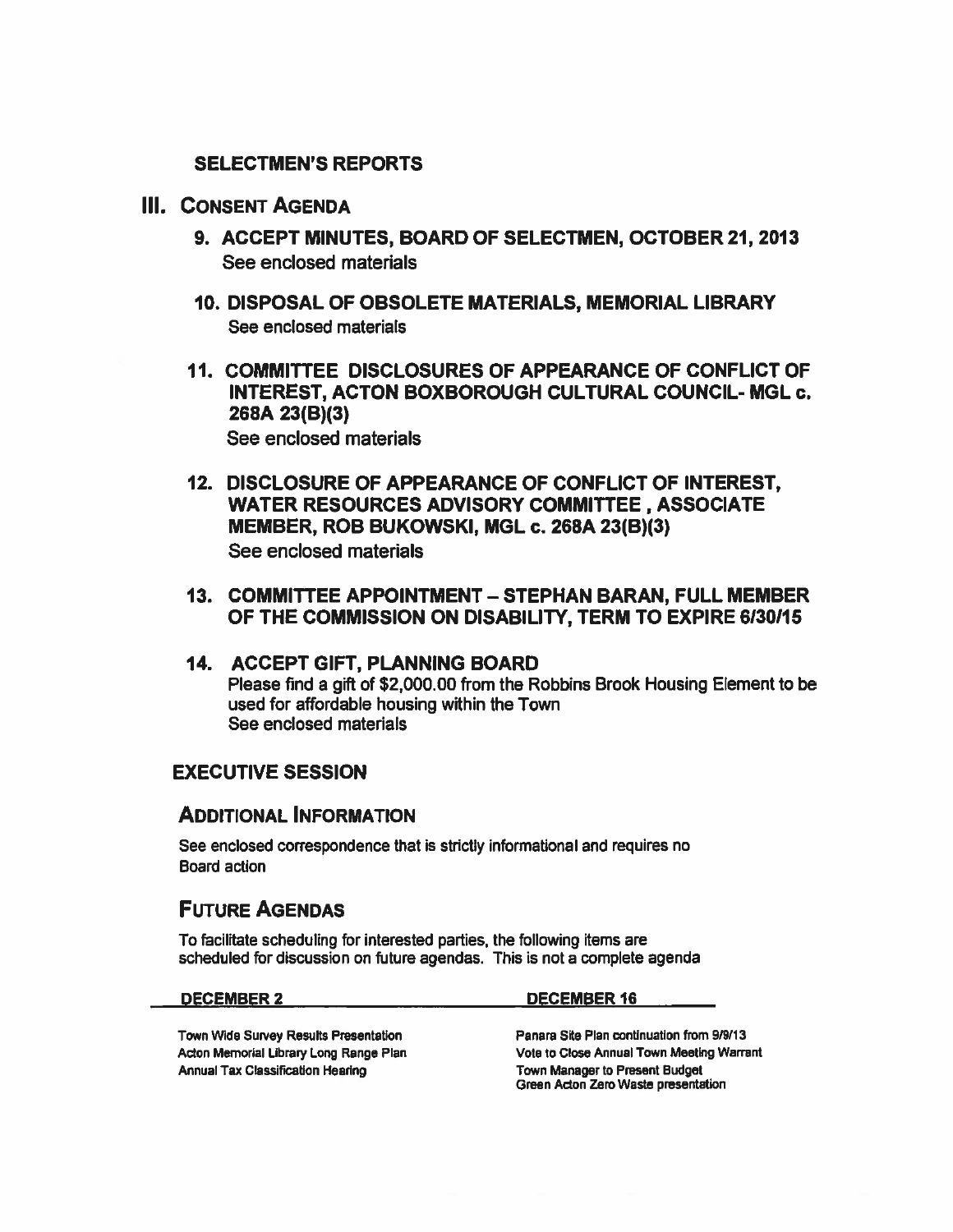#### PENDING COMMITTEE APPOINTMENTS

November 4

AWAITING VCC REVIEW AND RECOMMENDATION Mr. Chris Hamilton - Senior Center Study Committee

Vandama Sharma - Interested in Sustainable Housing - applicant will sit in on Committee's to see what she feels would be appropriate for her interests

AWAITING BOS, REVIEW AND RECOMMENDATION

H.W. Flood - NA Fire Station Task Force Robert Puffer - NA Fire Station Task Force Robert Ingram - NA Fire Station Task Force Dale Chayes - NA Fire Station Task Force Peter Batkus - NA Fire Station Task Force Garry McCarthy - NA Fire Station Task Force Maura Harrington - NA Fire Station Task Force Malcolm MacGregor - NA Fire Station Task Force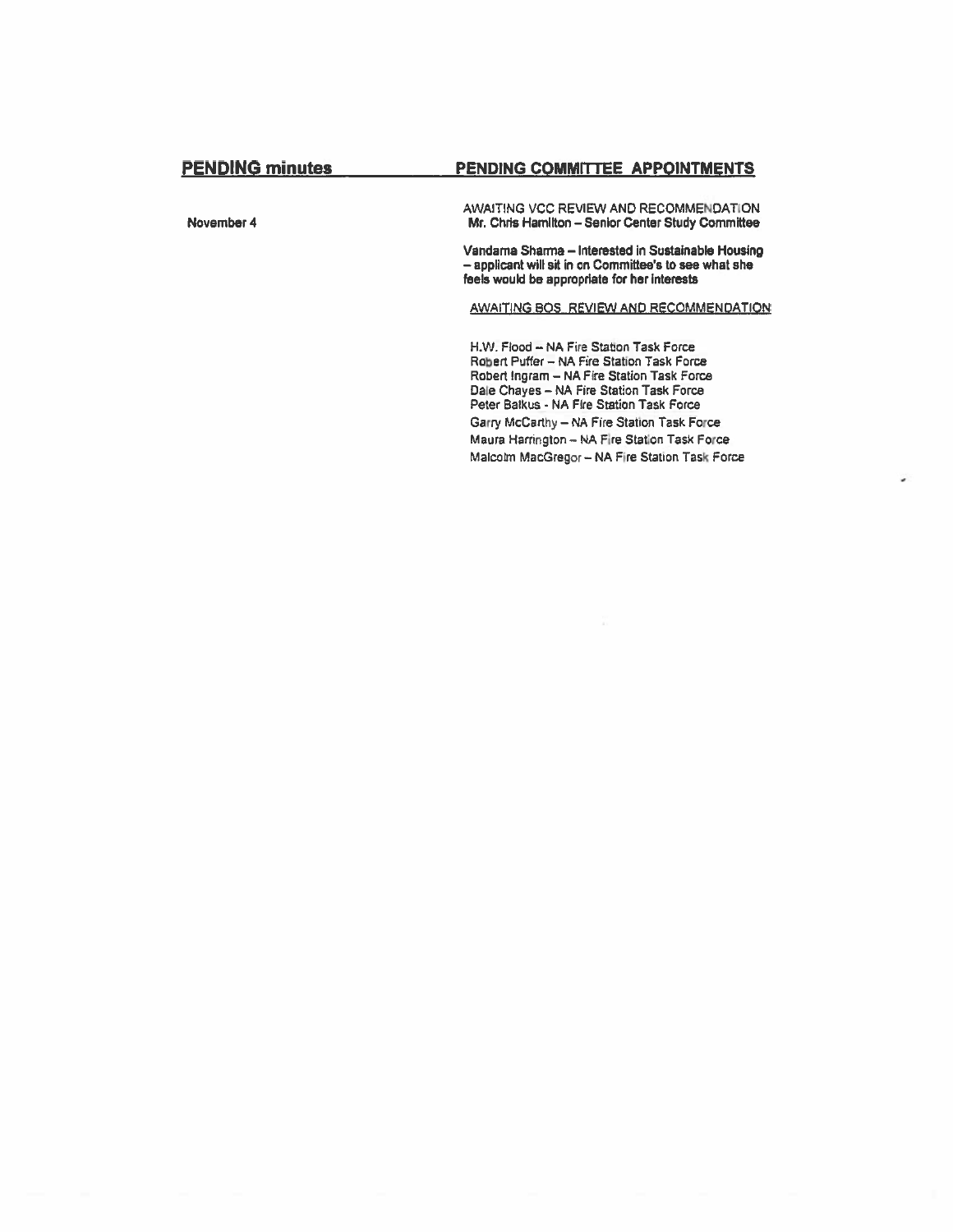|        |   | <b>Kerox DocuShare</b>                                                                                        | Home    |                            |              | Content Map What's New Users &<br>Groups Help |
|--------|---|---------------------------------------------------------------------------------------------------------------|---------|----------------------------|--------------|-----------------------------------------------|
|        |   | manager Logout My DocuShare My Yasks                                                                          |         | This Collection V Advanced |              | Search Inc.                                   |
|        |   | ිල My Background Jobs (91)                                                                                    |         |                            |              |                                               |
|        |   | Location: Home » Public Meetings » Board of Selectmen » 2013 » 11-18 » Agenda Listing                         |         |                            |              |                                               |
| Agenda |   |                                                                                                               |         |                            |              | Properties<br>SZ Add to Favorites<br>V        |
|        |   | Go <br>Add<br>Edit Selected<br>$\blacktriangledown$                                                           | Go      |                            |              | <b>Refresh</b><br>e IX                        |
| П      |   | Type Title                                                                                                    | Owner   | <b>Edited</b>              | <b>Size</b>  | Actions                                       |
| □      | 勖 | 010 Agenda, Board of<br>Selectmen ID                                                                          |         | manager 11/15/13           | 60 KB        | 图图图白~                                         |
| l I    | 园 | 020 (2) Site Plan, 848 Main manager 11/15/13<br><b>Street</b> 日                                               |         |                            | 103 KB       | 田邸田申ャ                                         |
| $\Box$ | 乱 | 030 (3) Design Review<br>Board e-Mail <b>D</b>                                                                |         | manager 11/15/13           | 35 KB        | 出出の向っ                                         |
| П      | 钮 | 040 (4) Full Liquor<br><b>Application as a Package</b><br><b>Store, Red White and</b><br>Brew, 578 Mass Ave P |         | manager 11/15/13           | 312 KB       | 日曜田中~                                         |
|        | 品 | 050 (5) License Renewal<br>Documents, 2014 日                                                                  | manager | 11/15/13                   | 387 KB       | <b>HETO</b>                                   |
| □      | 囹 | 060 (6) Fee Waiver<br><b>Request, American</b><br><b>Cancer Socieity D</b>                                    |         | manager 11/15/13 293 KB    |              | 日配因口~                                         |
| 口品     |   | 080 (9) Selectmen's<br>Minutes, October 21, 1013<br>Ø                                                         |         | manager 11/15/13 435 KB    |              | 出现的中。                                         |
| □      | 闿 | 090 (10) Disposal of<br><b>Obsolete Materials,</b><br>Memorial Library <a></a>                                |         | manager 11/15/13           | <b>15 KB</b> | 出出的一个                                         |
| □      | 倒 | 100 (11) Disclosure of<br><b>Appearance of Conflict of</b><br>Interest, ABCC P                                |         | manager 11/15/13           | 503 KB       | 日昭田一~                                         |
| $\Box$ | 圖 | 110 12 Disclosure of<br><b>Potential Conflict of</b><br>Interest WRAAC                                        |         | manager 11/15/13           | 30 KB        | 出战团四~                                         |

 $\sim$   $\sim$ 

I., *II* S. II S. IN ST. IN ST. I

. . . . . . . . .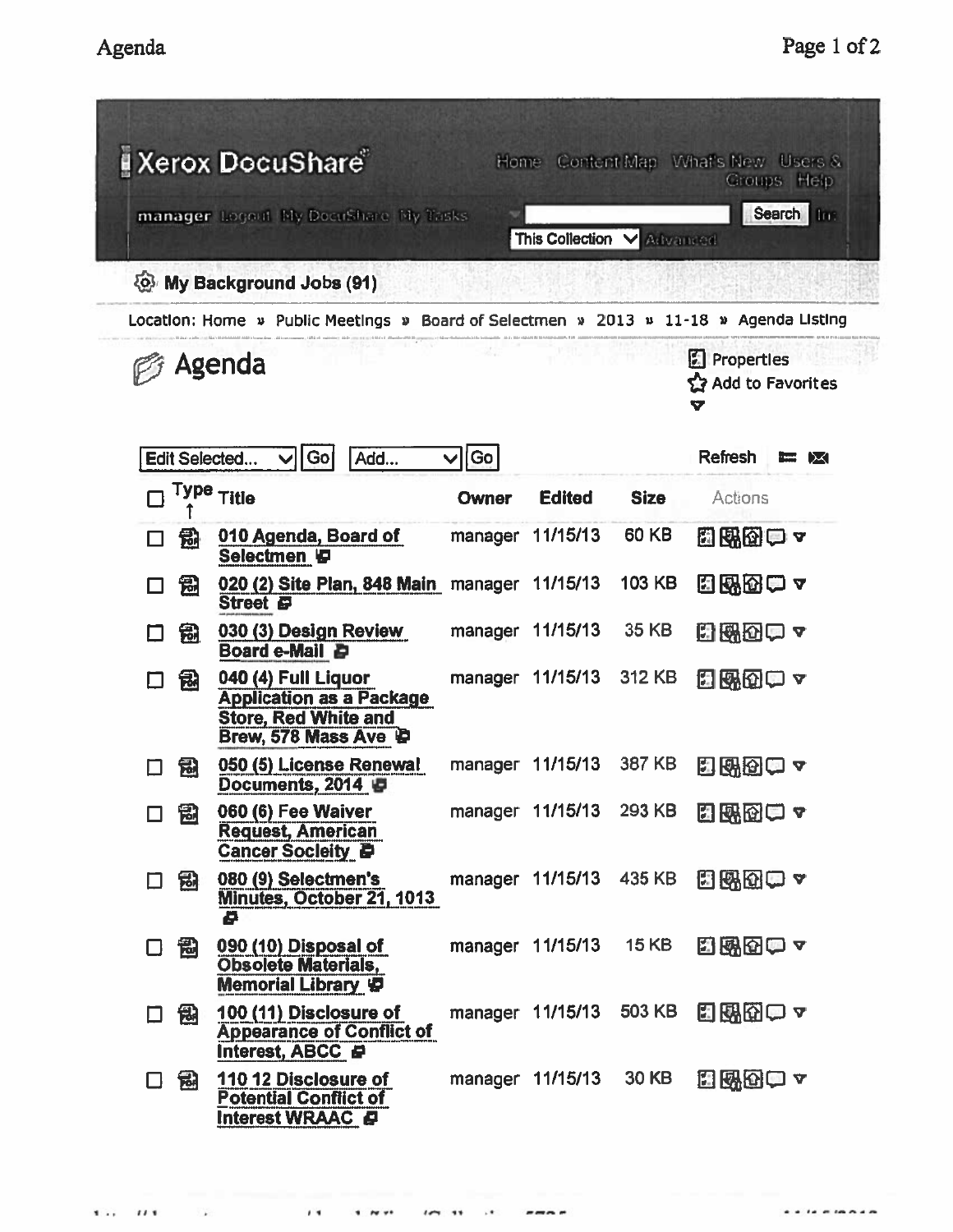# 口乱

120 (14) Accept Gift, **Planning B** 

manager 11/15/13

日界田中

30 KB

## **Explore**

 $\cdots$ 

 $1.1$ 

Home **Content Map** What's New **Users & Groups** Help

# **Related Links**

**About DocuShare Site Statistics Tutorials DocuShare Downloads** DocuShare.xerox.com

### My Links

Login (As a Different User) **My DocuShare Classic DocuShare Home Quick Search Home Personal Collection My Tasks** My Background Jobs (91) **Account Settings (manager)** 

# History

LAgenda Listing **11-18 Listing DExtra Information Listing D11-18 Listing** D<sub>2013</sub> Listing Board of Selectmen Listing